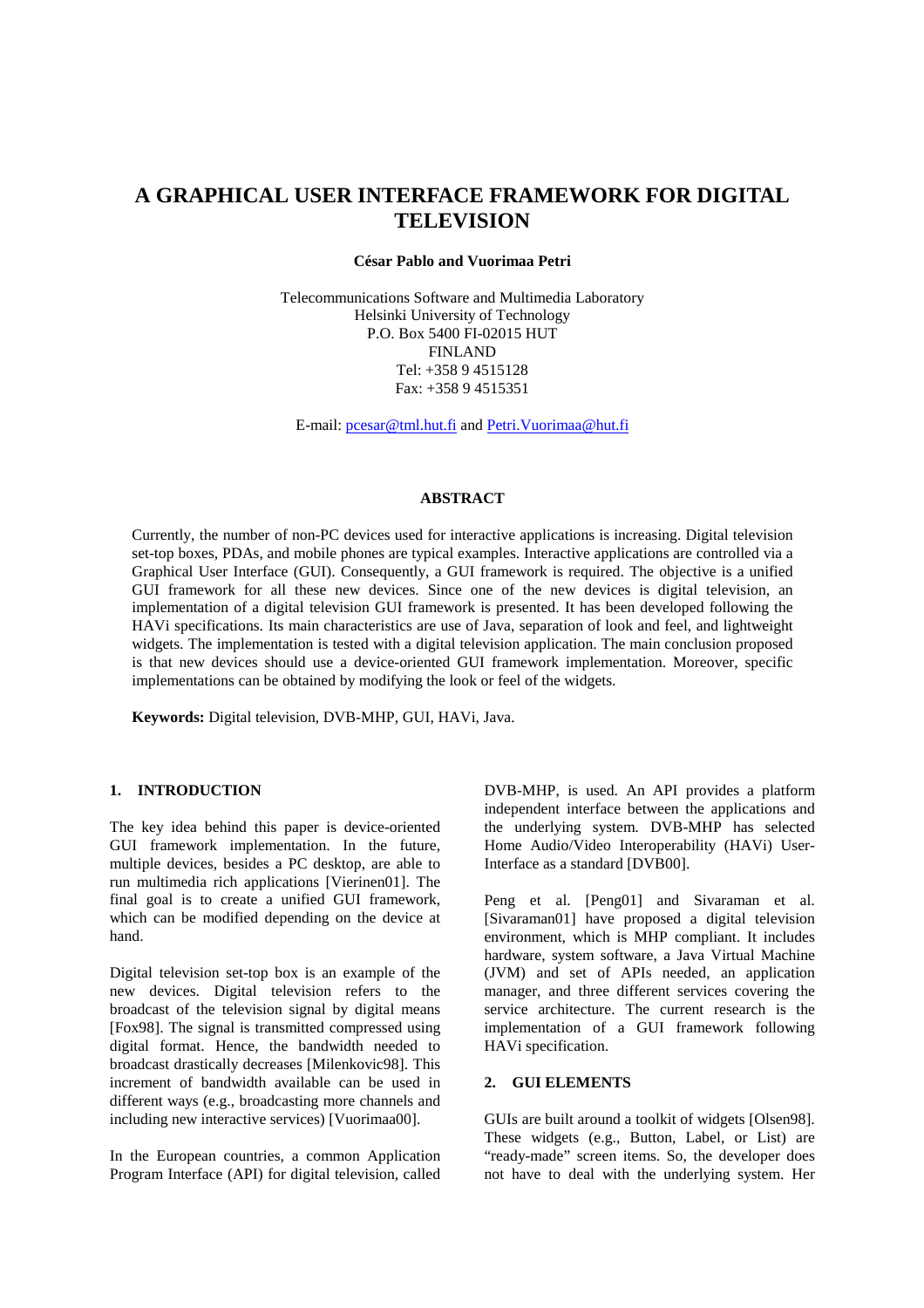work mainly consists in the decision of the widgets to use and where to place them in the screen.

GUI widget has two main features, which provide interactivity. The first one is the visual presentation. The second one is the reaction of the widget to the user interaction. When developing GUI toolkits, these are referred as look and feel, respectively.

Widget can be, depending on how it is rendered, heavyweight or lightweight. Heavyweight is one that is associated with its own native screen resources, commonly known as a peer. Lightweight is one that "borrows" the screen resource of an ancestor. Hence, it has not native resource of its own (i.e., it is called peerless).

In digital television environment, HAVi was included in DVB-MHP [DVB00]. HAVi defined HAVi Level 2 User Interface specification, which is a "TV friendly" framework. It uses *java.awt* package as its core. Although most of the classes from this package are not HAVi framework compliant, some of them have been included in the specification (e.g., *java.awt.Component* and *java.awt.Color*) [DVB00].

# **3. GUI FRAWEWORK IMPLEMENTATION**

The framework implemented, called *ftv*, follows HAVi specification. It is a Java lightweight framework based on *java.awt*. In addition, the look and the feel are separated. Moreover, new specific events, forming the *ftv.event* package, are defined.

# **3.1 Container**

Container refers to the place, where components are added. This way, the added widgets become "children" of the container. In *ftv* package, the container, *ftv.FTVScene*, extends *java.awt.Window*. Its main tasks are handling events and painting its child components. Since the widgets are lightweight, rendering is achieved by calling the *paint(Graphics g)* method of each child.

#### **3.2 Look**

Look refers to the visual presentation of the widget. Each widget must have an associated look class, which renders it. When the widget is created, a default look class is used. If needed, the developer can associate a specific look class.

In *ftv*, the following default looks are available: animate, graphic, text animate, text, and time. Animate look defines the way to show a sequence of images. Graphic look determines how to show a single image. Text look is used to display text. Text animate look displays a sequence of text. Finally, time look renders a clock.

Developers can also create specific looks depending on their needs. To test this feature, an additional look was implemented, *ftv.FTVGraphicTextLook*. It extends *ftv.FTVGraphicLook*. This new look draws both a background image and a text over it.

# **3.3 Feel**

The feel of a widget denotes its behaviour. Every widget is originated from *ftv.FTVVisible*, which indicates that the component is displayable. Figure 1 is the UML diagram of *ftv.FTVVisible*.



**Figure 1.** ftv.FTVVisible UML diagram.

In addition, three kinds of behaviours are available: navigable, actionable, and switchable. Navigable widgets are those, which can acquire the focus. Actionable widgets are those, which have an associated functionality. This functionality is launched, when selecting the widget (e.g., button). Switchable widgets are those, which can be selected retaining its internal state information (e.g., toggle button).

# **3.4 State of the widget**

Each widget can reach, depending on its behaviour, up to four different states. These are normal, focused, actioned and actioned focused. When the widget is shown in the screen, it is in a normal state. If the focus is in the widget (i.e., user has navigated over it), it is in a focused state. When the widget has been selected, it is in an actioned state. Finally, when it has been selected and, in addition, gets the focus, it is in an actioned focused state.

# **3.5 Event handling**

Since *ftv* is based on *awt*, it uses delegation event model. Each widget maintains a list of listeners in a class called *ftv.FTVEventMulticaster*. It provides methods, which allow the listeners to add or remove themselves from the list. When an event reaches the widget, it delivers it to the registered listeners.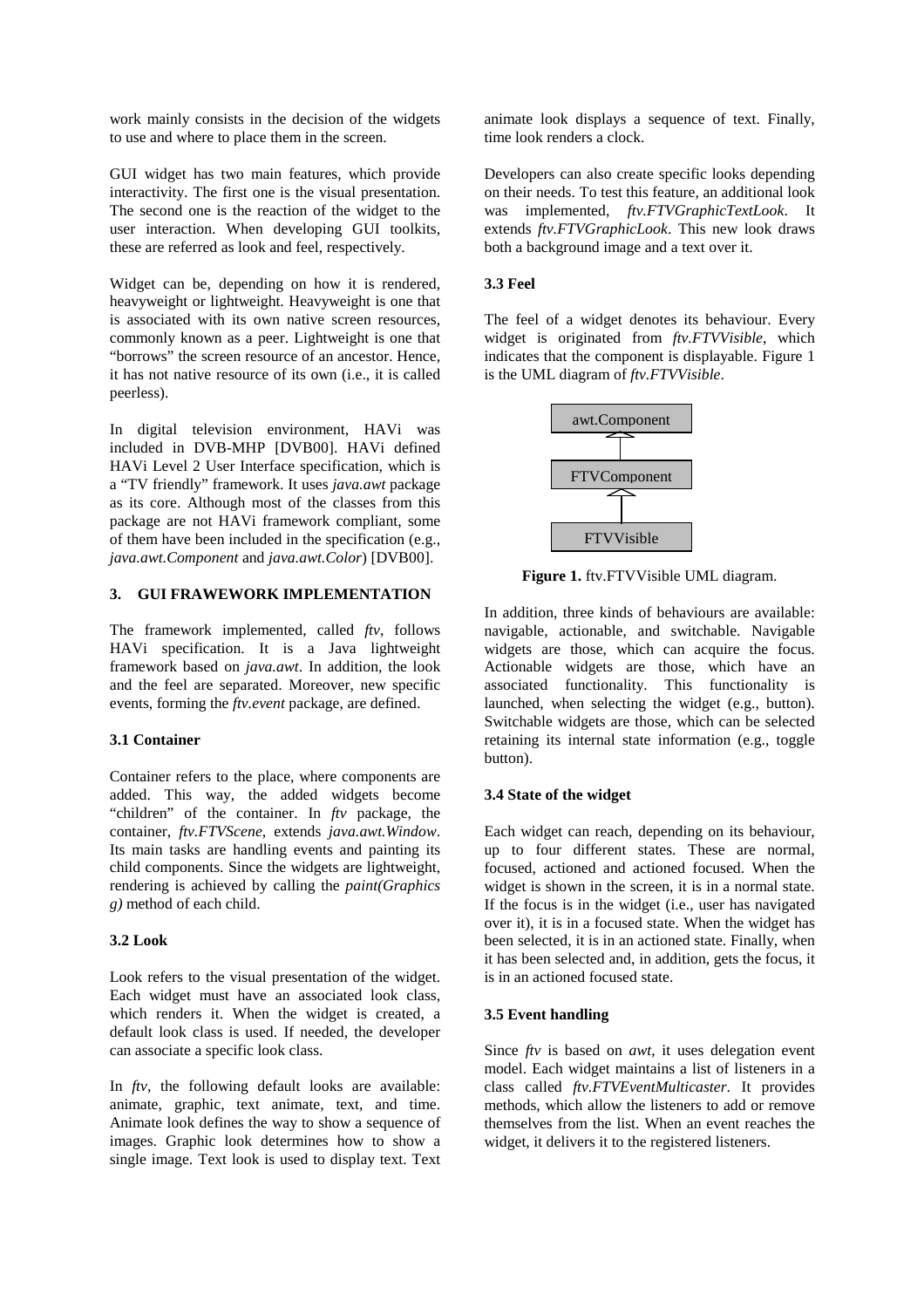In *ftv* package, new events were defined, such as *ftv.event.FTVActionEvent*. Hence, new listeners were needed, such as *ftv.event.FTVActionListener*. In addtion, *ftv.event.FTVFocusEvent* includes, besides *awt*'s lost and gained focus, transfer focus (i.e., the focus can be transferred from the current widget to another specific one).

# **3.6 Toolkit widgets**

The developed components can be divided into animate, graphic, and text widgets. Animate refers to those widgets, which make use of a player to sequence the information. This information can be time, text or a set of images. Graphic refers those that only store images. Text defines those that store text.

# **Animate widgets**

Animate widgets, as mentioned above, need a player. The player is a thread, which has some features (e.g. it can be started and stopped as desired, it can be played for a specific number of times, and the speed of the animation can be stated). Figure 2 is the UML diagram of these widgets.



**Figure 2.** Animate widgets.

#### **Graphic widgets**

The graphic widgets are static icon (i.e., static), icon (i.e., navigable), graphic button (i.e., actionable), and toggle button (i.e., switchable). Toggle buttons can be grouped forming a toggle group. This group behaves as a radio buttons group, If decided, the group can, also, behave as checklist.

# **Text widgets**

When creating the widget, the font, the text layout manager and, the background and foreground colour can be selected. The text widget includes static text (i.e., static), text (i.e., navigable), and text button (i.e., actionable).

#### **4. CASE STUDY**

As mentioned in section 1, a MHP compliant digital television environment was available before starting the implementation. The objective of this research was to fulfil the lack of a digital television GUI framework implementation. Before it, there were two possibilities. One was to use a general purpose GUI framework, as Swing. The other was to create application specific widgets.

The specific environment covers the following layers. A board PC, 233 MHz processor, 32 MB RAM memory, and 64 MB ROM memory was used as a set-top box. Linux without X-Windows system was the Operating System. The JVM selected was Kaffe. Kaffe uses framebuffer for rendering. An Application Manager controlled all the applications, while the system was running. In addition, three different applications were available, covering different digital television services. These applications comprise a Navigator, a SupertText TV, and an interoperable application. Figure 3 depicts the environment.



**Figure 3.** Platform used.

For test purposes, both the Application Manager and the Interoperable Application were used. These two applications were modified to make use of *ftv*. The interactive application was not resident in the set-top box. It was downloaded from Internet. The application manager started this application, when the user pressed a specific key.

The application layout was divided into four differentiate regions. In the top-left, a toggle group, which behaves as a checklist of five toggle buttons, was placed. These toggle buttons did not use the default look. Instead, *ftv.FTVGraphicTextLook* was associated to each. The user could select the service desired via them. In the top-right region, the video was placed. In the bottom-left region, there were two widgets. On the top, a static text indicated the current channel. At the bottom, there was a static time widget. Finally, the bottom-left part informed of the current program by a static text. A screen-shot of the main screen of this application is shown in picture 1.